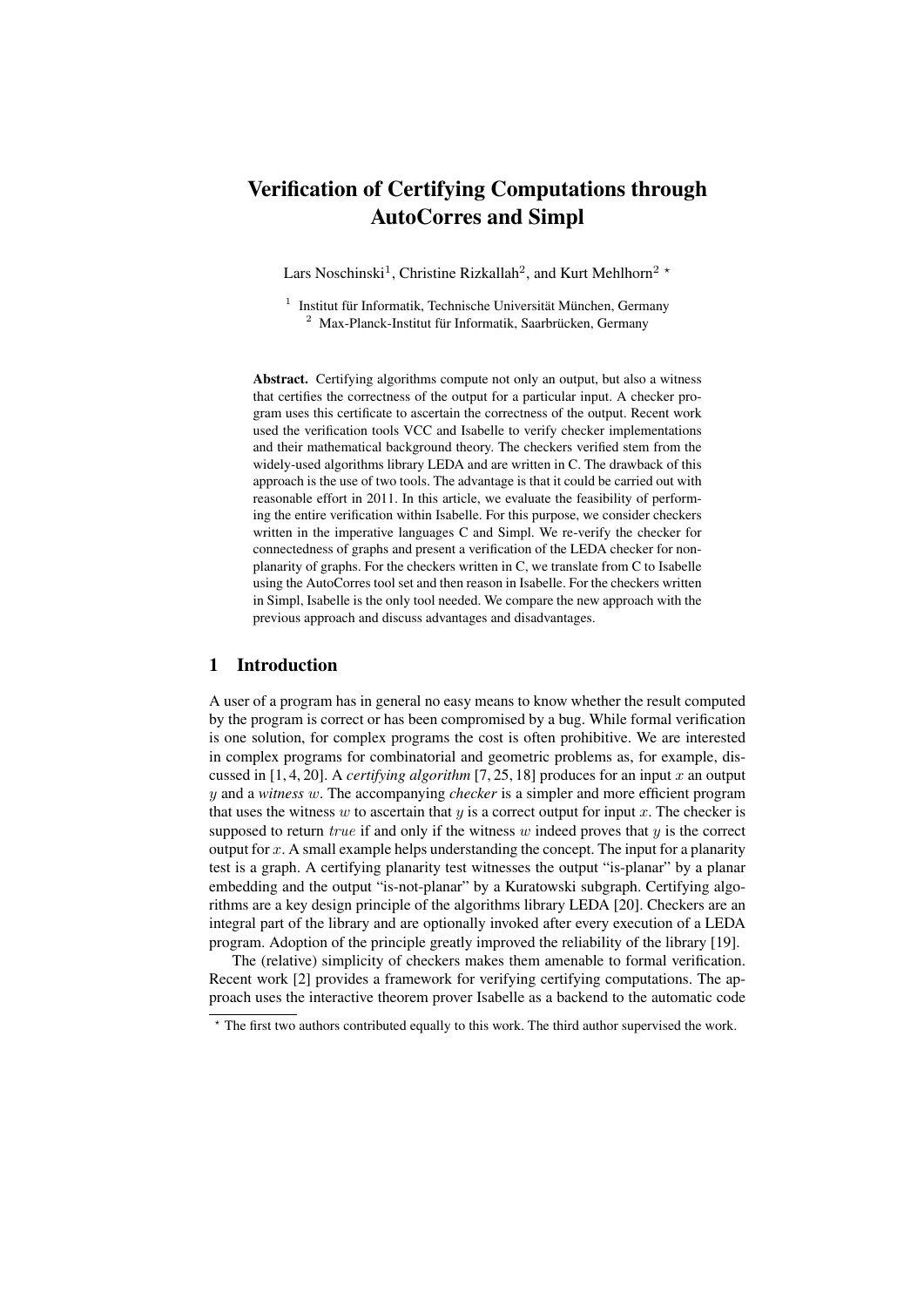verifier VCC. Low level properties are inferred from the C code of the checkers using VCC and translated to Isabelle where the desired mathematical properties are proven and translated back to VCC. The framework is illustrated on several examples in the domain of graphs. We refer to this approach as the *VCC approach*. Using two proof tools has the advantage of using the strength of each tool: verification of C code with VCC and mathematical reasoning with Isabelle/HOL.

We investigate the feasibility of carrying out the entire verification of the checkers within Isabelle/HOL. We implement the checkers both in Simpl and in C. Simpl [24] is a generic imperative programming language embedded into Isabelle/HOL that was designed as an intermediate language for program verification. The Simpl checkers are verified directly within Isabelle. To translate from C to Isabelle we use the C-to-Isabelle parser that was developed as part of the seL4 project [16] and was used to verify a full operating system kernel. We do not work on the output of the parser directly, but use the AutoCorres tool [15] that simplifies reasoning about C in Isabelle/HOL. This approach (the *AutoCorres approach*) avoids double formalizations in two systems and reduces the trusted code base: instead of trusting VCC, one now has to trust the C-to-Isabelle parser, a significantly simpler program. Since we are the first external users of AutoCorres, it was not clear at the beginning of our work, whether the AutoCorres approach is competitive. At least for our examples, it is competitive, if not superior.

Why do we verify implementations both in C and in Simpl? It allows us to separate the verification of the checker algorithm and of the checker implementation. Simpl has a very powerful expression language as all Isabelle expressions are Simpl expressions. Therefore, one can write pseudo-code like Simpl programs. Verifying both a C and a Simpl implementation allows us to estimate how much additional effort for the full verification is needed in addition to the pseudo-code verification. The hope was that after the Simpl verification is done the verification of the C-program would be only dealing with C-intricacies and hence be relatively straight-forward.

Section 3 introduces the implementations and verifications of the checkers both in Simpl and in C and discusses lessons learned. In Section 4 we suggest a refinement framework for using Autocorres. Then in Sections 5 and 6 we give an evaluation and talk about related work. The full implementation and all proofs are available on the companion website.<sup>3</sup>

### 2 Preliminaries

As described in [2], we consider algorithms taking an input  $x$  from a set  $X$  and producing an output y from a set Y and a witness w from a set W. Input x is supposed to satisfy a precondition  $\varphi(x)$ , and x and y are supposed to satisfy a postcondition  $\psi(x, y)$ . A *witness predicate* for a specification with precondition  $\varphi$  and postcondition  $\psi$  is a predicate  $W \subseteq X \times Y \times W$  with the following *witness property*:

$$
\forall x, y, w. \varphi(x) \land \mathcal{W}(x, y, w) \longrightarrow \psi(x, y)
$$
 (1)

In contrast to algorithms which work on abstract sets  $X, Y$ , and  $W$ , programs as their implementations operate on concrete representations of abstract objects. We use  $\overline{X}$ ,

<sup>3</sup> http://www21.in.tum.de/˜noschinl/Verifying\_Certifying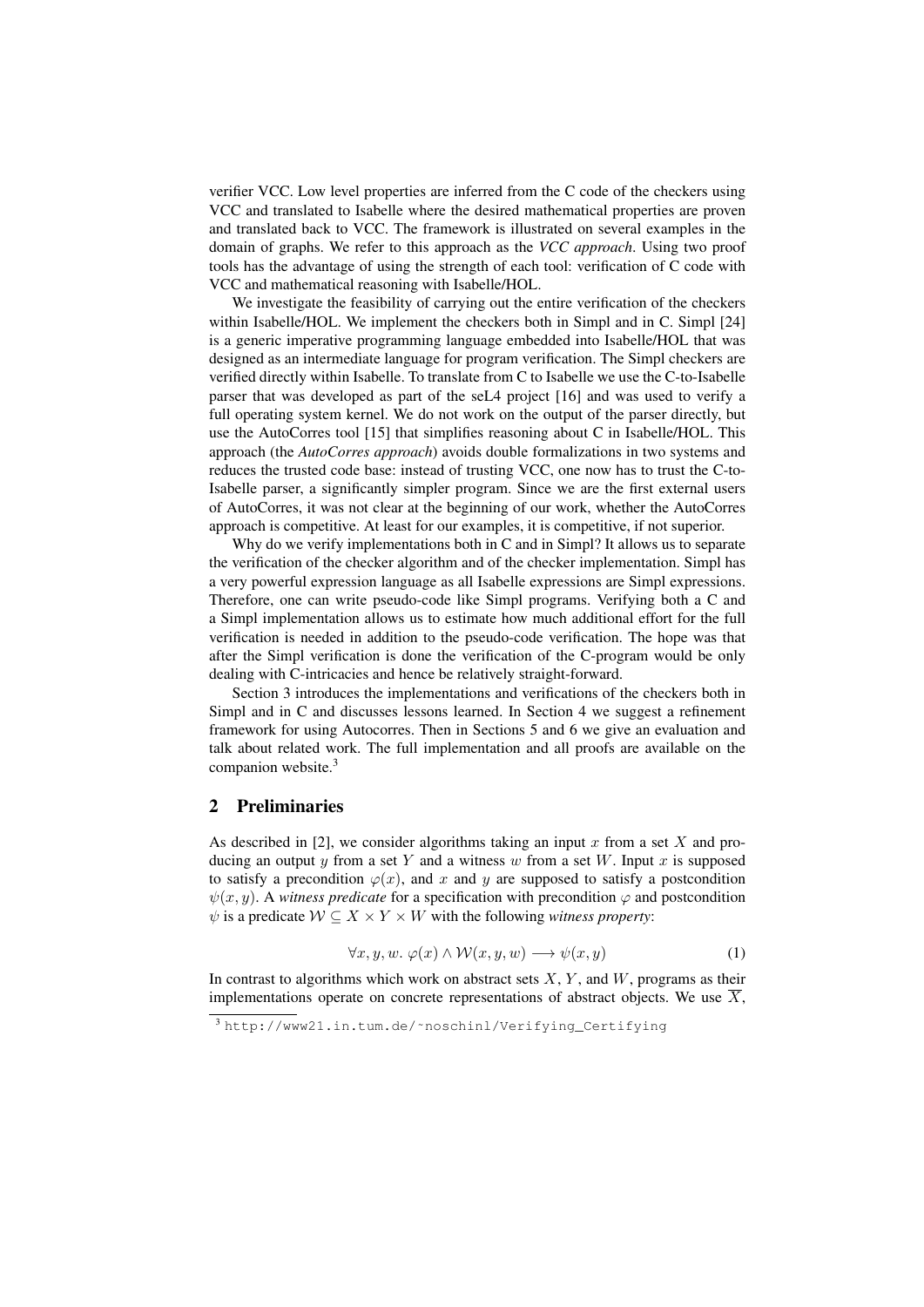$\overline{Y}$ , and  $\overline{W}$  for the set of representations of objects in X, Y, and W, respectively and assume mappings  $i_X : \overline{X} \to X$ ,  $i_Y : \overline{Y} \to Y$ , and  $i_W : \overline{W} \to W$ . The checker program C receives a triple  $(\overline{x}, \overline{y}, \overline{w})$  and is supposed to check whether it fulfills the witness property. More precisely, let  $x = i_X(\overline{x})$ ,  $y = i_Y(\overline{y})$ , and  $w = i_W(\overline{w})$ . If  $\neg \varphi(x)$ , C may do anything (run forever or halt with an arbitrary output). If  $\varphi(x)$ , C must halt and either accept or reject. A correct checker C will accept if  $W(x, y, w)$ holds and reject otherwise. The following proof obligations arise:

#### Witness Property: A proof for the implication (1).

**Checker Correctness:** A proof that  $C$  checks the witness predicate if the precondition

- $\varphi$  is satisfied. I.e., for an input  $(\overline{x}, \overline{y}, \overline{w})$  with  $x = i_X(\overline{x}), y = i_Y(\overline{y}), w = i_W(\overline{w})$ :
	- 1. If  $\varphi(x)$ , C halts.
	- 2. If  $\varphi(x)$  and  $\mathcal{W}(x, y, w)$ , C accepts, and if  $\varphi(x)$  and  $\neg \mathcal{W}(x, y, w)$ , C rejects.

*Tools* Isabelle/HOL [22] is an interactive theorem prover for classical higher-order logic based on Church's simply-typed lambda calculus. The system is built on top of a kernel providing a small number of inference rules; complex deductions (especially by automatic proof methods) ultimately rely on these rules only. This strategy [14] guarantees correctness as long as the inference kernel is correct. Isabelle/HOL comes with a rich set of already formalized theories, e.g., natural numbers, integers, sets, finite sets, and as a recent addition graphs [23]. Proofs in Isabelle/HOL can be written in a style close to that of mathematical textbooks called Isabelle/Isar. The user structures the proof and the system fills in the gaps by its automatic proof methods.

Simpl [24] is a generic imperative language designed to allow a deep embedding of real programming languages such as C into Isabelle/HOL for the purpose of program verification. The C-to-Isabelle parser converts a large subset of C99-code into low-level Simpl code. Simpl provides the usual imperative language constructs such as functions, variable assignments, sequential composition, conditional statements, while loops, and exceptions. There is no return statement for abrupt termination; it is emulated by exceptions. Simpl has no own expression language; rather, every Isabelle expression is also a Simpl expression. Programs may be annotated by invariants. Specifications for Simpl programs are given as Hoare triples, where pre- and post-condition are arbitrary Isabelle expressions. A verification condition generator (*VCG*) converts Hoare Triples to a set of higher-order formulas.

The C-to-Isabelle parser makes no effort to abstract from details of the C-language. AutoCorres [15] builds upon this parser and, in a fully verified way, provides a simpler representation of the original program. Apart from simplifying the control flow, it transforms the deeply embedded Simpl code into a shallowly embedded monadic representation where local variables are modeled as bound Isabelle variables. There are multiple monads from which AutoCorres chooses depending on the C features used; the most common one is the nondeterministic state monad. In this monad, program statements are a function from a heap to a tuple consisting of a failure flag and the nondeterministic state, represented as a set of pairs of return value and heap. The monadic bind operation implements sequential composition. Again, specifications are given as Hoare triples and a VCG converts these to higher-order formulas [11].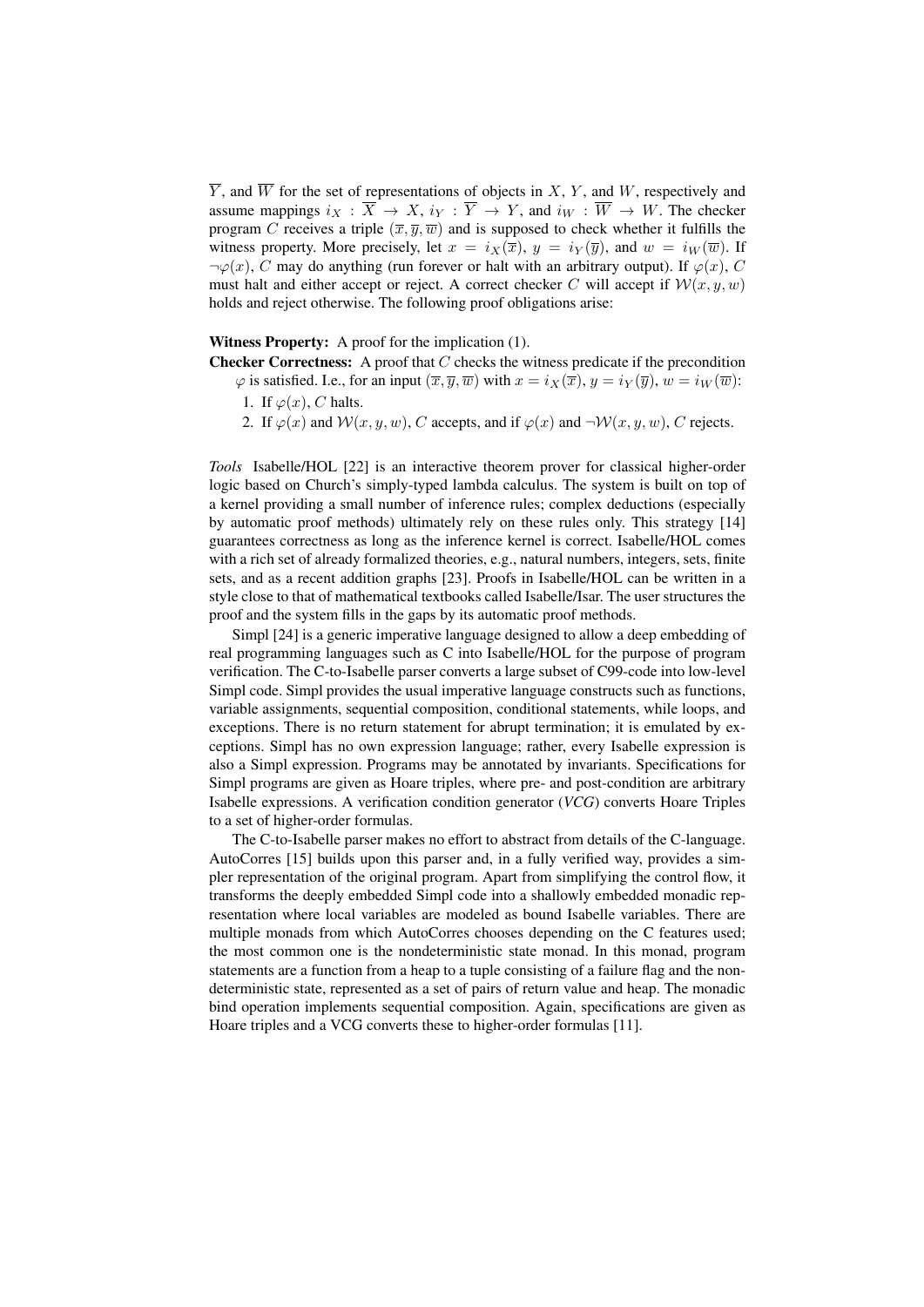VCC [12] is an assertional, automatic, deductive code verifier for full C code. Specifications in the form of function contracts, data invariants and loop invariants as well as further annotations, e.g., to maintain inductively defined information or to guide VCC otherwise, are added into the C source code. Annotated code can still be compiled with a normal C compiler. From the annotated program, VCC generates verification conditions for partial or total correctness, which it then tries to discharge automatically.

### 3 Verification of Checkers within Isabelle/HOL

Recent work verified several checkers in the field of graphs from the algorithmic library LEDA [2]. Their verification used Isabelle/HOL as a backend to VCC. For the sake of comparison, we rework the verification of the connectedness checker. Moreover, we verify the LEDA checker for testing graph non-planarity. In order to get a measure of the effort dedicated to the verification of the algorithm respectively that of dealing with Cintricacies, we use two methods to verify the checker in Isabelle/HOL: First, we verify an implementation in Simpl. Second, we use AutoCorres to verify a C implementation. We will compare the approaches in Section 5.

**Connected Components in Graphs** Given an undirected graph  $G = (V, E)$ , we consider an algorithm that decides whether  $G$  is connected, i.e., whether there is a path between any pair of vertices [20, Section 7.4]. Non-connectedness is certified by a cut, i.e., a nonempty subset S of the vertices with  $S \neq V$ , such that every edge of the graph has either both or no endpoint in S. Connectedness is certified by a spanning tree of G. On a high level, we instantiate the general framework as follows:

|  | input $x =$ an undirected graph $G = (V, E)$                                              |
|--|-------------------------------------------------------------------------------------------|
|  | output $y =$ either <i>True</i> or <i>False</i> indicating whether <i>G</i> is connected  |
|  | witness $w = a$ cut or a spanning tree                                                    |
|  | $\varphi(x)$ = G is well-formed, i.e., $E \subseteq V \times V$ , V and E are finite sets |
|  | $\mathcal{W}(x, y, w) = y$ is True and w is a spanning tree or y is False and w is a cut  |
|  | $\psi(x, y)$ = if y is True, G is connected and if y is False, G is not connected.        |

As in [2], we restrict ourselves to the positive case  $y = True$ . For an example of a graph and its witnessing spanning tree see Fig. 3 in [2]. We represent spanning trees by functions  $parent-edge$  and  $num$  and a root vertex  $r$  and view the edges of the tree oriented towards r: for each v, parent-edge(v) is the first edge on the path from v to r (we set parent-edge(r) = None), and  $num(v)$  is the length of this path. Undirected graphs are represented as bidirected graphs, i.e., for every unordered edge  $\{u, v\}$  of  $G$ , we have ordered pairs  $(u, v)$  and  $(v, u)$  in the representation of G.

*Witness Property* The witness property states that if the conditions in Fig. 1 hold, the graph is connected. In [2], this theorem is proven in Isabelle/HOL. We extend the theorem to also state that the conditions imply that the *num*-value of each vertex is its depth in the spanning tree. This is important for the C-verification.

*Simpl Implementation and Verification* We represent graphs as in [2]. The type IGraph represents a graph G by the numbers ivertex-cnt G and iedge-cnt G of its vertices and edges and a function *iedges G*, mapping  $0 \le i < \text{iedge-cnt } G$  to the pair of endpoints of the i-th edge. A graph is *well-formed* if all endpoints are smaller than ivertex -cnt G.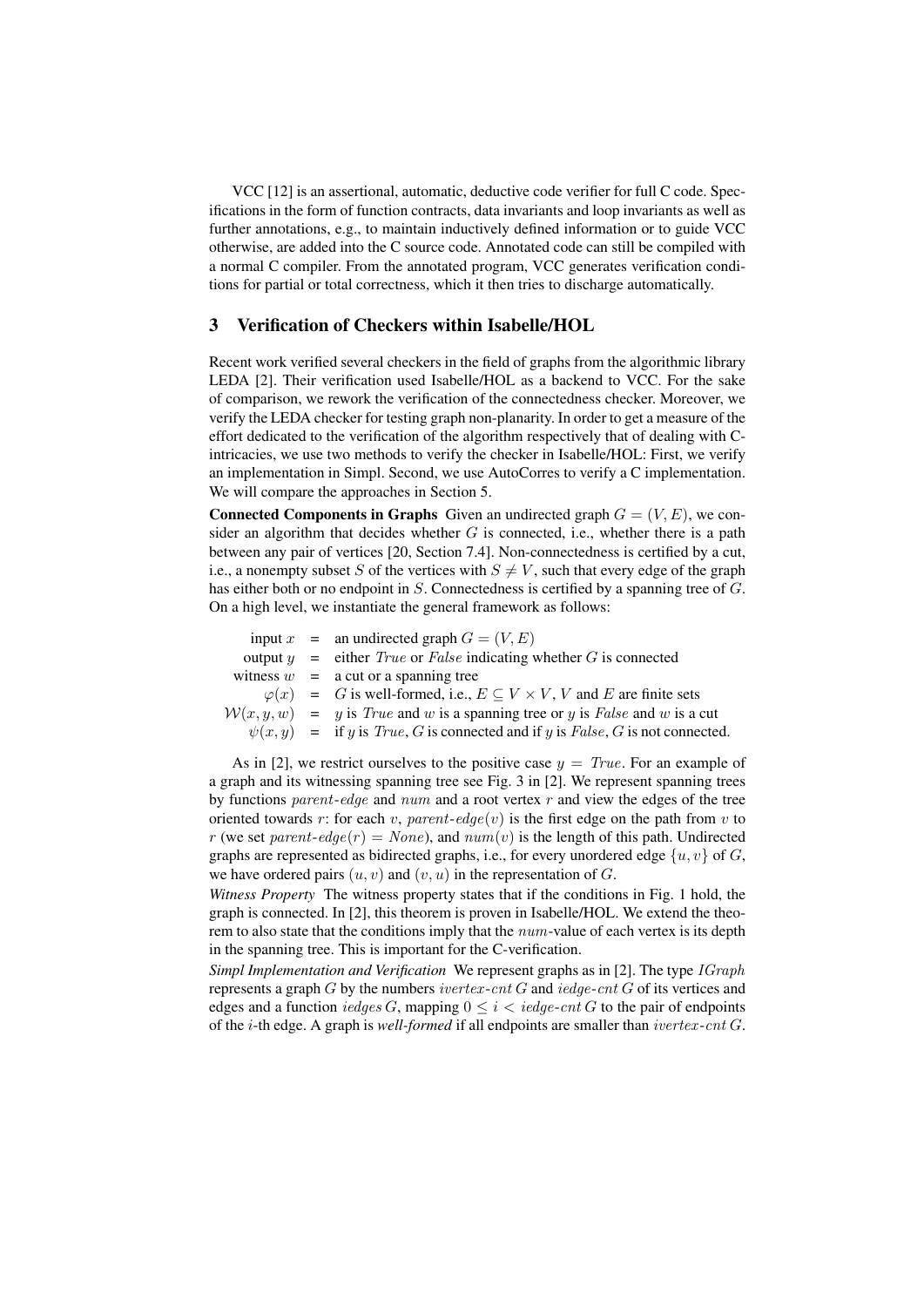**locale** connected-components-locale =  $pseudo\text{-}digraph +$ 

fixes  $num: \alpha \Rightarrow nat$  and  $parent\text{-}edge: \alpha \Rightarrow \beta$   $option$  and  $r: \alpha$ 

**assumes** r-assms:  $r \in \text{verts } G \wedge \text{parent-edge } r = \text{None} \wedge \text{num } r = 0$ 

**assumes** parent-num-assms:  $\bigwedge v. v \in \text{verts } G \land v \neq r \Longrightarrow$ 

 $\exists e \in \text{arcs } G$ . parent-edge  $v = Some e \land head G e = v \land num v = num (tail G e) + 1$ 

Fig. 1: Preconditions for the connectedness proof in Isabelle.  $G$  is a well-formed graph with vertices of type  $\alpha$  and edges of type  $\beta$ .

Each of the conditions in Fig. 1 is checked by a procedure. For example, the procedure parent-num-assms in Fig. 2 checks parent-num-assms in the obvious way. The loop invariant parent-num-assms-inv states that parent-num-assms holds up to vertex i. VAR MEASURE introduces the measure function used for the termination proof and the command **ANNO** binds logical variables to be used in the invariant. Total correctness of each function is formulated as a Hoare triple; see Lemma parent-num-assms-spec in Fig. 2. Invoking the VCG and using the annotations (loop invariant and measure function) is sufficient for the correctness proof.

*C Implementation and Verification* The C representation of graphs is similar to that in Simpl. In particular, numbers are now of bounded precision. This means we need to prove absence of overflows during verification. The number of vertices and edges are now **unsigned ints**. We represent spanning trees as explained above, but use arrays instead of functions. The function *parent-edge* is represented as an array of (signed) int, and num as an array of unsigned int. As in [2], we require as a precondition that the input graph is well-formed.

The *check-connected* checker is a function that accepts exactly when the two functions check-r and check-parent-num accept. The first function checks that r is indeed the root of the spanning tree. The second function checks for every vertex  $v$  different from r that the edge parent-edge[v] is incident to v and that the other endpoint of the edge has a number one smaller than  $num[v]$ .

The first step in the C verification is calling the C-to-Isabelle parser and invoking AutoCorres. As in Simpl, for each function in the code we prove a corresponding specification lemma, formulated as a Hoare triple and reasoned about using a VCG. The termination proof of the checkers is as trivial as in the Simpl case. For proving functional correctness, we introduce some helper functions that assist in relating the implementation types to Isabelle types. For example, the abstraction predicate array list, arrlist, takes as input the state of the heap h, a list l and a pointer p and checks whether p points in  $h$  to an array containing the values of  $l$ . We also introduce a set of lemmas to ease dealing with bounded numbers.

We prove that the checker function checks the conditions in Fig. 1. This proof happens under the assumption that the pointers to the graph, to its edges, to num and to parent-edge can be abstracted to Isabelle datatypes (using the arrlist) predicate.

*Experiences and Lessons Learned* The verification of this checker assures us that the AutoCorres approach is feasible. The effort for the verification of the C-version of the connectedness checker was about the same as in the VCC approach. VCC knows more about C and this made it easier to reason about the C-program. This advantage would show even more clearly in programs that more intensively use low-level features of C,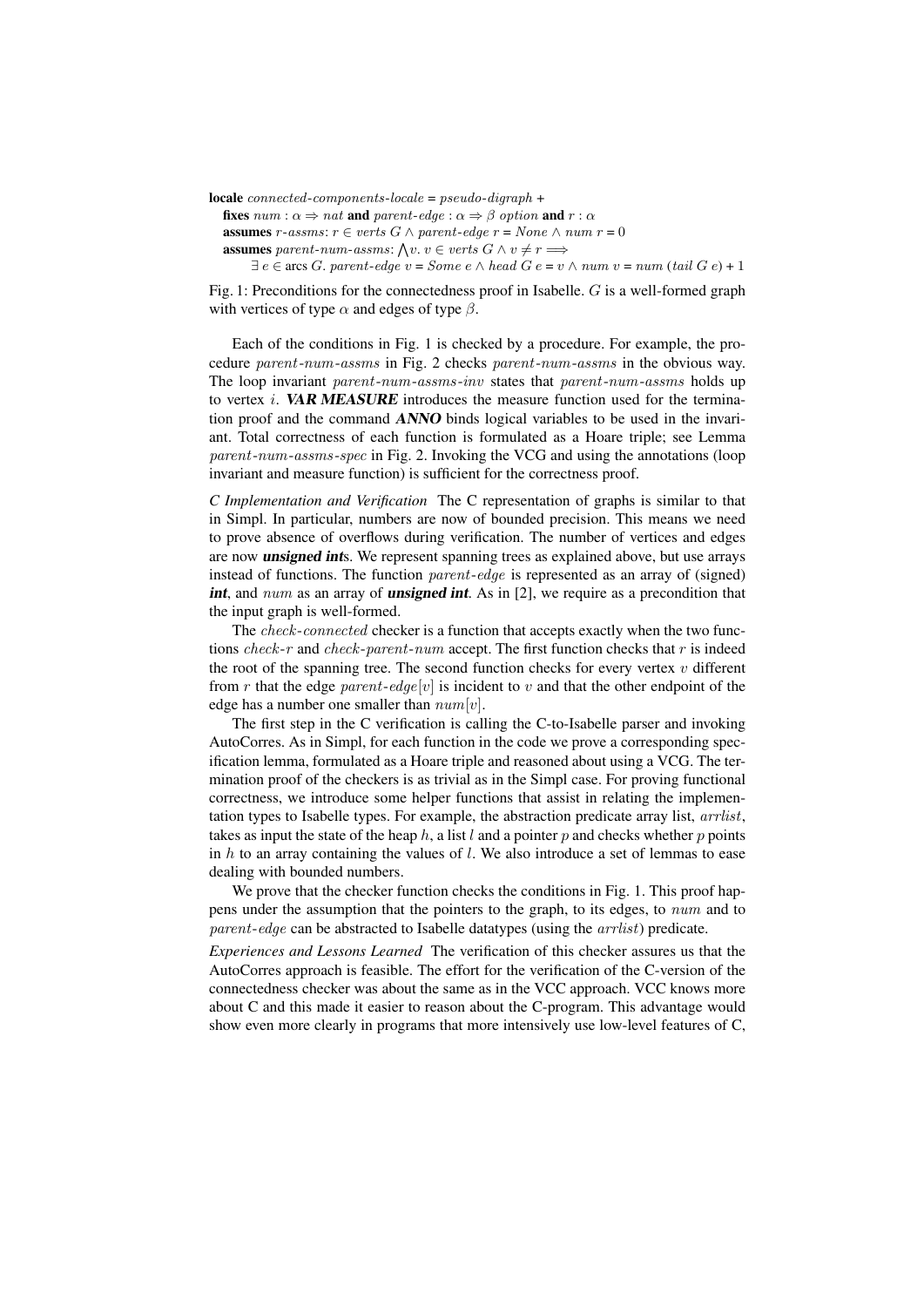definition parent-num-assms-inv : IGraph⇒IVert⇒IPEdge⇒INum⇒nat⇒bool where parent-num-assms-inv G r p n  $k \equiv \forall k \leq i$ .  $i \neq r \rightarrow$  (case p i of None  $\Rightarrow$  False | Some  $x \Rightarrow x < i$ edge-cnt  $G \wedge$  snd (iedges  $G(x) = i \wedge n$  i = n (fst (iedges  $G(x)$ ) + 1)

procedures parent-num-assms

 $(G : IGraph, r : IVert,$  parent-edge :  $IFEdge,$  num :  $INum \mid R : bool$ ) in ANNO  $(G, r, p, n)$ .  $\{G = G \land r = r \land$  parent-edge =  $p \land num = n$ where vertex :  $IVert$ , edge-id :  $Edge$ - $Id$  $R := True$ ; vertex := 0; **TRY** WHILE vertex  $<$  ivertex-cnt  $G$ INV  $\{R = parent-num-assms-inv \}$  r parent-edge num vertex ∧ vertex ≤ ivertex -cnt G|} VAR MEASURE (ivertex -cnt G − vertex) DO IF (vertex  $\neq$  r) THEN IF parent-edge vertex =  $None$  THEN R :=  $False$  ; THROW FI ; edge-id  $:=$  the (parent-edge vertex) ; IF edge-id  $>$  iedge-cnt G  $\vee$  snd (iedges G edge-id)  $\neq$  vertex ∨ num vertex  $\neq$  num (*fst (iedges* G edge-id)) + 1 THEN R := False ; THROW FI  $FI:$ vertex  $:=$  vertex  $+1$ OD CATCH SKIP END  $\{R=parent\text{-}num\text{-}assms\text{-}inv\ \mathsf{G}\ \text{r}$  parent-edge num  $\left(\text{vertex-cnt}\ \mathsf{G}\right)\}$ 

lemma (in parent-num-assms-impl) parent-num-assms-spec:

```
\forall G \ r \ p \ n. \Gamma \vdash_t \{\mathsf{G} = G \land r = r \land \mathsf{parent\text{-}edge} = p \land \mathsf{num} = n\}
```

```
R := PROC parent-num-assms(G, r, parent-edge, num)
```

```
\{R = parent-num\-assms-inv G r p n (vertex-cnt G)\}
```
Fig. 2: Excerpts from the Simpl implementation and verification of connectedness. The Lemma parent-num-assms-spec, formulated as a Hoare triple, states that the procedure parent-num-assms terminates (indicated by  $\vdash_t$ ) and computes parent-num-assms-inv. Observe the distinction between logical and program variables;  $x$  versus  $\times$  for a variable with name x.

e.g., bit operations on words. On the other hand, one is forced to formalize a small number of graph-theoretic concepts such as path in two logical systems, and this complicates the VCC-approach. A small number sufficed because verifying that the C-checker correctly checks the assumptions from Fig. 1 needs no graph-theoretic knowledge and hence there is a clear separation of labor between VCC and Isabelle/HOL. The disadvantage of double formalization would show more clearly in programs that need complex mathematical reasoning in the checker correctness proof and hence would require to formalize more advanced concepts in VCC. The checker for non-planarity presented in the next section is an example to this effect. There the correctness proof of the program requires graph-theoretic reasoning. If we had tried to verify this example using the VCC-approach, we would have had to formalize a non-trivial theory twice.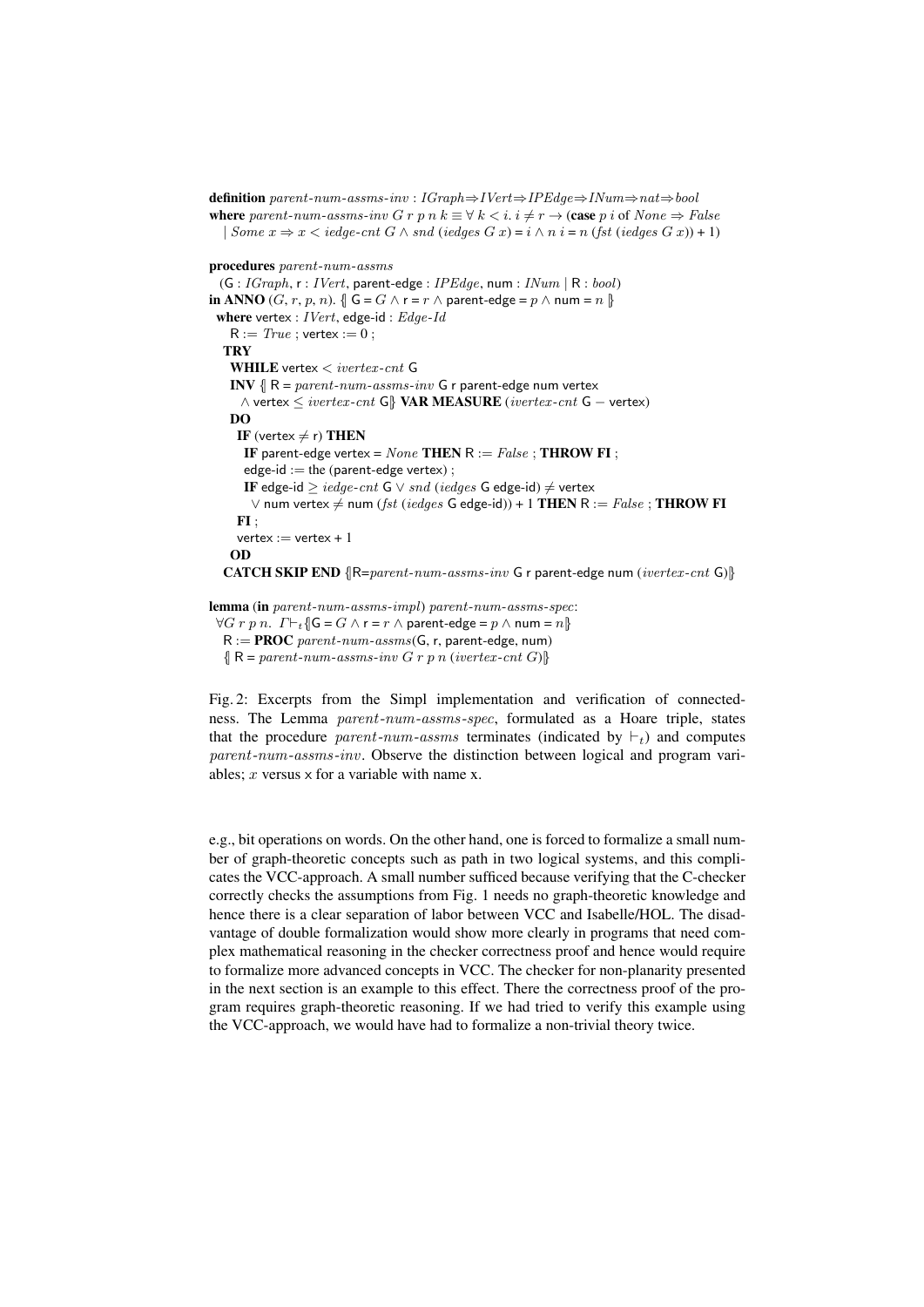The connectedness checker verified in [2] has an unintended weakness. Not every representable connected graph has a spanning tree that could be represented as input to the checker, since the vertices of the graph were represented as **unsigned int** and the array num had type **unsigned short**; this holds true for the program actually verified, not for the program listed in the paper. Thus graphs having no spanning tree of depth bounded by the size of *unsigned short* had no representable witness. VCC had no difficulties in automatically verifying that the addition in the C equivalent of num *(fst (iedges G edge-id)) + 1 (see Fig. 2) does not overflow, because types smaller than* int are lifted to int for arithmetic operations in C. In the AutoCorres verification, we had to manually prove that  $s + 1 \le u$ , where s and u are the maximum values of **unsigned** short and int, respectively. This led us to notice and modify the type of num in the checker to **unsigned int**. Now the addition could potentially overflow and we need to show that it does not. This is proven by strengthening the loop invariant to infer that num-value cannot exceed the number of vertices and hence does not overflow in a correct witness. In order to prove that the checker accepts if and only if the assumptions in Listing 1 hold one needs the stronger witness property mentioned above. Even though manually discharging guards in this case came in our advantage, it demonstrates that VCC saves effort when it comes to automatically discharging guards.

Non-Planarity of Graphs One of the motivating examples for the introduction of certified algorithms in the LEDA library is the planarity test [20]. The planarity check in LEDA takes as input a graph x and returns  $y = True$  and a combinatorial planar embedding w of x if x is planar or  $y = False$  and a Kuratowski subgraph w of x otherwise. On a high level, we instantiate the general framework as follows:

|  | input $x =$ an undirected graph $G = (V, E)$ , possibly with loops                        |
|--|-------------------------------------------------------------------------------------------|
|  | output $y =$ either <i>True</i> or <i>False</i>                                           |
|  | witness $w =$ combinatorial planar embedding or Kuratowski subgraph                       |
|  | $\varphi(x)$ = G is well-formed, i.e., $E \subseteq V \times V$ where V and E are finite. |
|  | $\psi(x, y)$ = If y is <i>True, x</i> is planar, else x is not planar.                    |

In this paper, we restrict ourselves to the case  $y = False$ . Then  $W(x, False, w)$  holds iff w is a Kuratowski subgraph of x. Let  $K_5$  be the complete graph on five vertices and  $K_{3,3}$  the complete bipartite graph on three and three vertices. We call  $K_{3,3}$  and K<sup>5</sup> *Kuratowski graphs*. Kuratowki's theorem is the basis for our formalization of nonplanarity (see Fig. 3).

Theorem 1 (Kuratowski). *A graph* K *is a* Kuratowski subgraph *of* G *if* K *is a subgraph of* G *and the subdivision of a Kuratowski graph. A graph* G *is planar if and only if it has no Kuratowski subgraph.*

*Witness predicate* The key step of the checker is testing whether the certificate K is a subdivision of a  $K_{3,3}$  or  $K_5$ . One option is to repeatedly take a node of degree 2 and contract it. In an imperative implementation this requires the program to work on a copy of K (or to modify the input). Instead, we follow [20] and compute the *contraction* of  $K$  in single step and check whether the contraction is a Kuratowski graph. This requires only a constant amount of memory.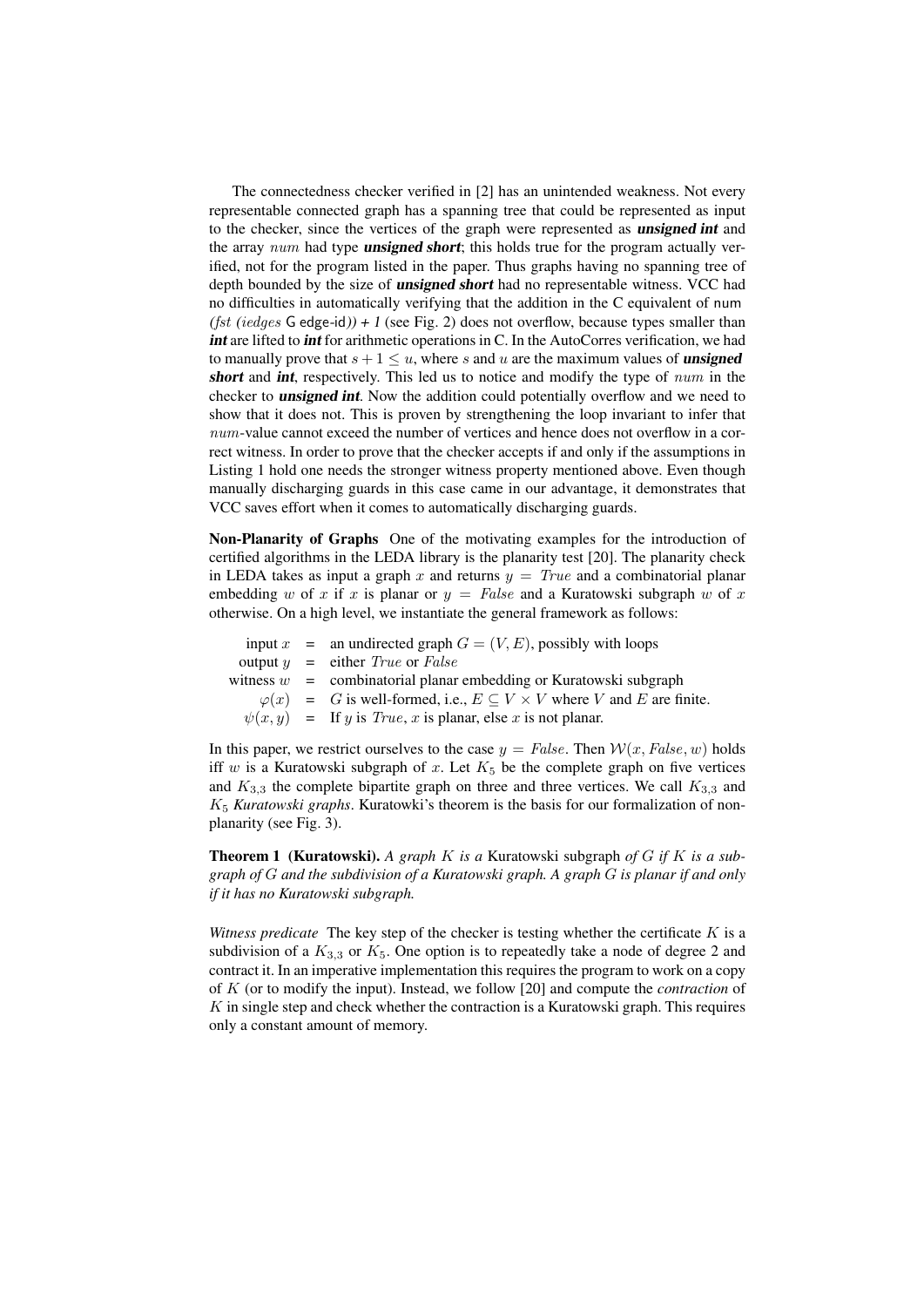$subdivide(K,(u,v),w) = (V(K) \cup \{w\},(E(K) \setminus \{uv\}) \cup \{uw,vw\})$  $planar(G) = \neg(\exists K. K \leq G \land (\exists H. subdivision(H, K) \land (K_{3,3}(H) \lor K_5(H))))$ 

Fig. 3: Characterization of planarity.  $subdivision(H, K)$  is the minimal predicate satisfying the following rules: H is a subdivision of itself and if K is a subdivision of G,  $e$ is an edge of K, and w is a new vertex, then  $subdivide(K, e, w)$  is a subdivision of H. By  $\leq$ , we denote the subgraph relation.



Fig. 4: A graph G and its ipaths and contracted graph  $(V_3(G))$  in black). Neither the isolated circle nor the node of degree 1 are on any ipath (or in  $V_3(G)$ ), so they do not contribute to the contracted graph.

**Definition 1 (Contraction).** Let G be a graph and  $V_3(G)$  be the set of all vertices *of* G with degree at least three. Let E' be such that  $uv \in E'$  iff  $u, v \in V_3(G)$  and *there is a path in* G *connecting* u *and* v *whose interior vertices are not in*  $V_3(G)$ *. Then*  $G' = (V_3(G), E')$  *is the* contraction of G. A path with end nodes in  $V_3(G)$  and interior *nodes in*  $V(G) \setminus V_3(G)$  *is called an ipath. See Fig. 4 for an illustration.* 

Note that in general  $G$  is not a subdivision of its contraction. In particular, vertices of degree one or less and isolated cycles are discarded and cannot be reconstructed by subdivision. Nevertheless, contraction gives us a useful over-approximation of the Kuratowski subgraphs, as demonstrated by the following lemmas.

Lemma 1. *Let* K *be a graph and* H *the contracted graph of* K*. Then there exists a*  $s$ ubgraph  $K'$  of  $K$  such that  $K'$  is a subdivision of H. In particular, if H is a  $K_{3,3}$  or K<sup>5</sup> *and* K *a subgraph of a graph* G*, then* G *is not planar.*

Lemma 2. *Let* H *be a Kuratowski graph. If* K *is a subdivision of* H*, then* H *is the contracted graph of* K*. In particular, if* K *is a Kuratowski subgraph of a graph* G*, then the contracted graph of* K *is a Kuratowski graph.*

We prove both properties in Isabelle. To this end, we introduce the class of slim graphs. These correspond to those graphs on which contraction is an inverse to subdivision. The contraction of a non-slim graph  $G$  is also the contraction of a slim subgraph of  $G$  and the above lemmas derive from that. Details of the proof can be found in [23].

Based on this, we give a new witness predicate  $W'$  as follows:  $W'(x, False, w)$ holds if and only if w is well-formed and a loop-free subgraph of x such that the contracted graph of  $w$  is a Kuratowski graph. Then Lemma 1 ensures the witness property. Lemma 2 ensures that  $W \subseteq W'$ , i.e., all certificates of non-planarity are accepted.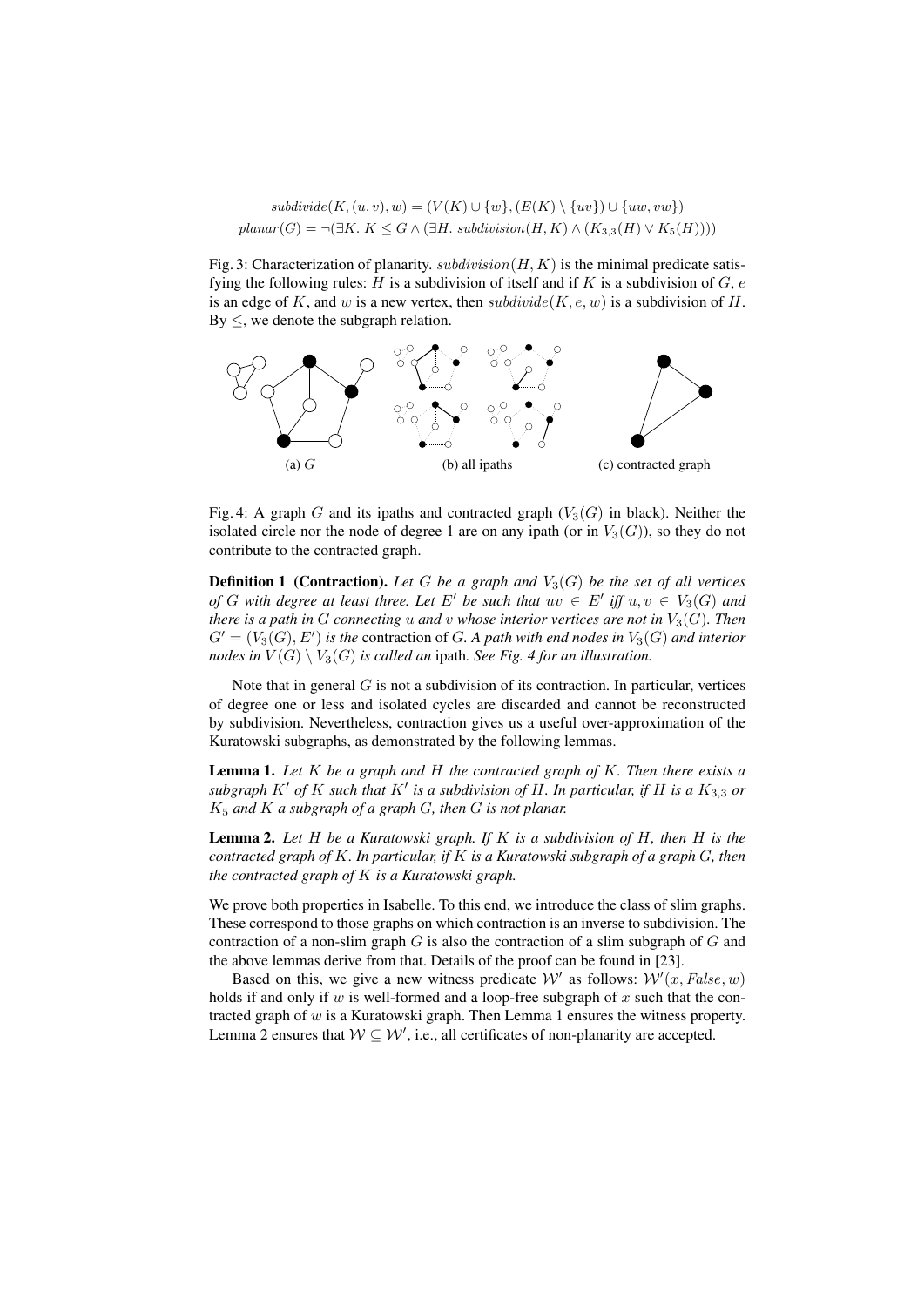*Implementation and Verification* The implementation of the checker is roughly divided into four steps: (1) Test whether K is a subgraph of  $G$ . (2) Test whether K is loop-free. (3) Compute H by contracting  $K$ . (4) Test whether H is a Kuratowski graph. The input is accepted if and only if all four tests succeed. The test for loop-freeness is not needed for correctness, but simplifies the verification of the contraction step. We verified the full algorithm, but focus on step (3) in this write-up. We use a different representation of graphs than in the previous example (see Fig. 5), as we need to encode vertices explicitly (and not only the number of vertices) to represent subgraphs.

The code to compute the contraction of  $K$  consists of three parts: First, the graph H is created by taking all vertices of degree three or more (and no edges) of  $K$ ; if there are more than 6 such vertices, the certificate is rejected. The core of the computation is then performed by the function *find-endpoint* (Fig. 6): For a given vertex  $v_{start} \in$  $V(H)$  and an incident edge  $e \in E(G)$  (given by its other endpoint  $v_{next}$ ), it computes implicitly the ipath of  $G$  starting with this edge end returns its last vertex (if it exists). The contracted edge described by this ipath is then added to  $H$ .

*Checker Correctness* We assume that input and certificate are well-formed graphs. Most of the termination arguments are pretty trivial (loops counting upwards to some constant), but termination of *find-endpoint* is not obvious: The procedure implicitly constructs an ipath, adding a vertex in every iteration. Termination follows as the length of an ipath is bounded by the number of vertices.

For partial correctness, the checker returns true if and only if  $W'(x, False, y)$  holds. In the verification, most work is needed for step (3). To prove the specification of *findendpoint* (Fig. 7) one needs to show that a maximal path where all interior nodes are of degree two is uniquely determined by its first edge. From this it follows relatively easily that calling *find-endpoint* for all nodes and their incident edges determines all edges of the contracted graph. Without referring to the mathematical background theory, both termination and partial correctness would be hard to prove.

*Verifying the C implementation* There are some differences between the Simpl and C implementations. In C, Graphs are not represented as a pair of lists, but as a struct with two pointers to arrays, and instead of natural numbers, we use bounded machine words. Finally, in Simpl, basic graph operations like "vertex contained" were stated as Isabelle expressions. In C, they need to be implemented and verified.

AutoCorress provides a natural translation of C code, so we hoped that for the verification of the C program, we could start with the the Simpl proof and fill in the gaps: i.e., abstract memory accesses and datatypes to the ones used in the Simpl proof and verify the functions not implemented before. The latter was indeed straight-forward. Similarly, abstracting the heap to the graph datatypes of Isabelle was tedious, but straight-forward, following established schemes [21]. Most of the additional effort was needed because of the bounded precision integers. This was somewhat surprising, because the only arithmetic operations occurring in the program are equality and increment against a fixed upper bound.

There are mainly two reasons for the problems we encountered with words: First, Isabelle has only weak support for proving properties involving words automatically. Second, such properties often occur not on their own, but as side-conditions in a larger proof. While Isabelle's automatic proof tools can often discharge such properties for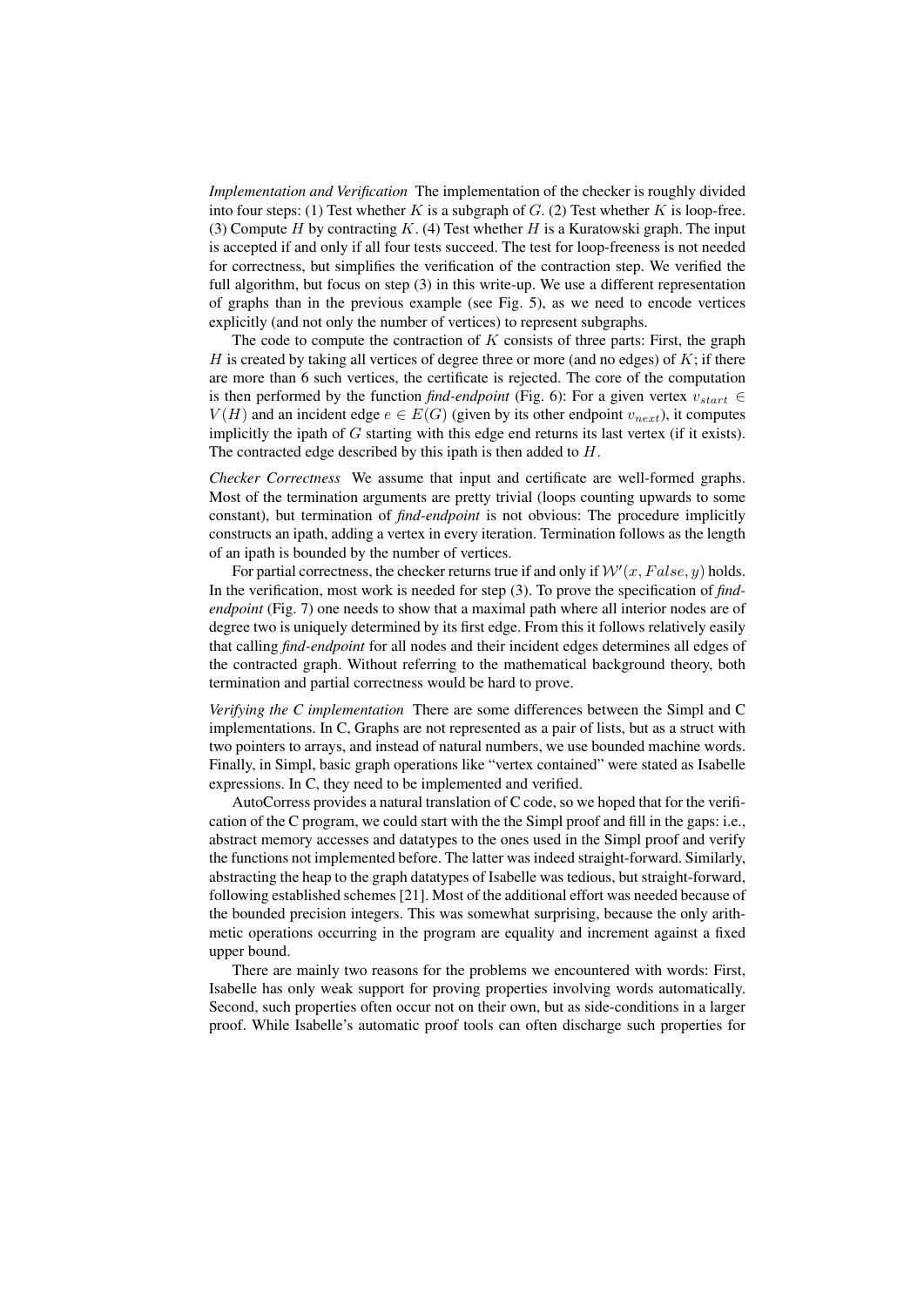| struct edge_t $\{$             | struct graph_t $\{$        | struct contr_t $\{$            |
|--------------------------------|----------------------------|--------------------------------|
| <b>unsigned</b> start:         | <b>unsigned</b> vert_cnt;  | <b>unsigned char vert-cnt:</b> |
| <b>unsigned</b> target; $\}$ ; | <b>unsigned</b> edge_cnt;  | <b>unsigned</b> verts[6]:      |
|                                | unsigned $*$ verts;        | unsigned char                  |
|                                | struct edge_t $*edges;$ }; | edges[6][6]; $};$              |

Fig. 5: C datastructures for graphs. graph\_t represents a graph by a list of vertices and a list of edges. contr\_t represents the contracted graph as an adjacency matrix.

procedures find-endpoint (G: IGraph<sup>'</sup>,  $H: IGraph', v_{start}: IVert, v_{next}: IVert$ | R : IVert option) where found :  $bool$ , i :  $nat$ , len :  $nat$ ,  $v_0$  : IVert, v<sup>1</sup> : IVert, v<sup>t</sup> : IVert io-edges : *ig-edge* list, **TRY**  $\begin{aligned} \textit{\textbf{IF}}~\textit{v}_{\text{start}} = \textit{v}_{\text{next}}~\textit{THEN RASE}~\textit{R} := \textit{None}~\textit{FI}~; \end{aligned}$  $v_0 := v_{start}$ ;  $v_1 := v_{next}$ ; len := 1; WHILE  $v_1 \notin set$  (*ig-verts* H) **DO** io-edges :=  $ig-in-out-edges$  G  $v_1$ ;  $i := 0$ ; found := False; WHILE  $\neg$  found  $\land$  i < *length* io-edges **DO**  $v_t := ig\text{-}opposite G$  (io-edges ! i)  $v_1$ ; IF  $v_t \neq v_0$  THEN found :=  $True$ ;  $v_0 := v_1$ ;  $v_1 := v_t$  **FI**;  $i := i + 1$ OD ;  $len := len + 1$ ;  $IF \neg$  found THEN RAISE  $R := None$  FI OD ; IF  $v_1 = v_{start}$  THEN RAISE R := None FI;  $R := Some$   $v_1$ CATCH SKIP END unsigned find\_endpoint(struct graph\_ $t * g$ , struct contr\_t  $*h$ , unsigned v\_start, unsigned  $v_{\text{next}}$ ) { unsigned  $v0 = v_$ -start; unsigned  $v1 = v$  next; while (tmp\_get\_index(h, v1)  $\equiv -1$ ) { unsigned i; **for** (i=0; i < edge\_cnt(g); i++) { unsigned  $vt = opposite(v1)$ , edge(g,i)); **if** (vt  $\neq$  v0  $\land$  vt  $\neq$  -1) {  $v0 = v1$ ;  $v1 = vt$ ; break; } } **if** ( $i \equiv$  edge\_cnt(g)) **return** −1; } **if** (v1  $\equiv$  v\_start) **return**  $-1$ ; return v1; }

Fig. 6: The function *find-endpoint* in Simpl and C. H (resp. h) is the preliminary contracted graph. The function implicitly constructs an ipath by adding vertices until a vertex of degree 3 (i.e., in H) is reached. The if-statement in the inner loop ensures that the algorithm does not go back the edge from the previous iteration. If the outer loop aborts abnormally, then no vertex in H is reachable from  $v_{start}$  via ( $v_{start}$ ,  $v_{next}$ ). The Simpl implementation uses relatively high-level datastructures, like sets and list.

 $\forall \sigma$ .  $\Gamma \vdash_t \{\!\!\mid\! \sigma.\text{ *iverts* H = *iverts*3 G ∧ *loop-free* (mk-graph G) ∧ v<sub>start</sub> ∈ *set* (*iverts* H)$ ∧ *iadj* G vstart vnext ∧ IGraph-inv G|}  $R := \text{PROC}$  *find-endpoint*(G, H,  $v_{start}$ ,  $v_{next}$ ) {|case R of *None* ⇒ ¬(∃p w. *ipath* (*mk-graph*  $\sigma$  G)  $\sigma$  v<sub>start</sub> ( $\sigma$  v<sub>start</sub>  $\sigma$  v<sub>next</sub> # p) w)  $\mid$  Some  $w \Rightarrow (\exists p. \;ipath \, (mk-graph \, \, \sigma \, G) \, \, \sigma \, v_{start} \, (\, \sigma \, v_{start} \, \sigma \, v_{next} \, \# \, p) \, w) \, \parallel$ 

Fig. 7: Specification of *find-endpoint*: If H has all degree-3 nodes of G and G has no loops, then the procedure decides the existence of an ipath starting with the nodes  $v_{start}$ and v<sub>next</sub>. *mk-graph* abstracts a graph and <sup>σ</sup>x refers to the value of x before the execution.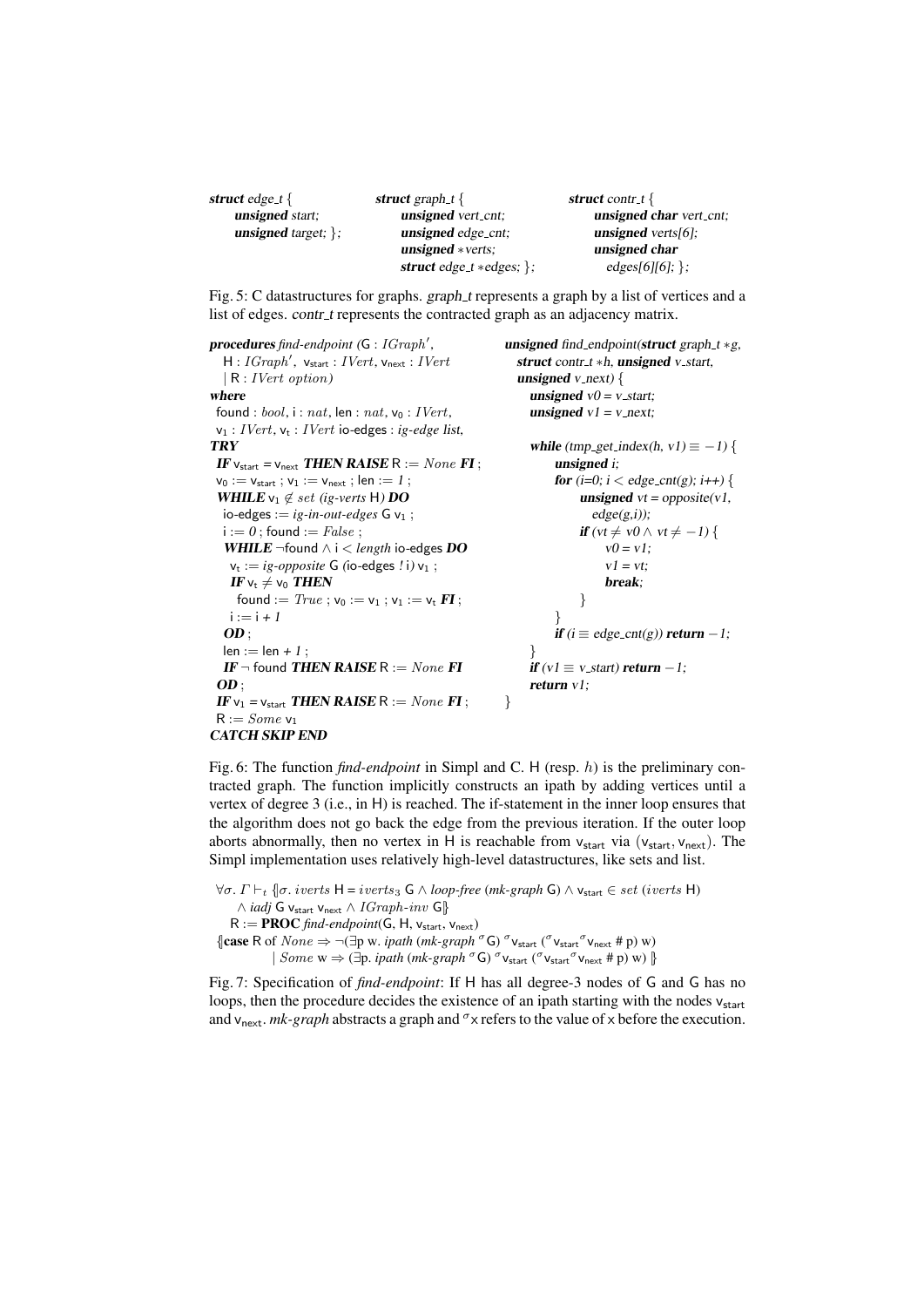natural numbers, they cannot do so for words and therefore fail, leaving the user to solve the goal mostly manually.

### 4 Abstraction

The issues with reasoning about functions using words motivated us to implement a framework method for AutoCorres programs. The idea is to take the original function  $f$  and give a modified implementation  $f'$  that uses natural numbers instead of words. With the help of the abstraction framework, we prove  $f$  and  $f'$  to be equivalent and then perform verification on the abstracted function.

*Abstraction* or *refinement* is a well-known idea going back to Dijsktra [13] and Wirth [27] and put into a formal calculus by Back [3]. In particular, AutoCorres uses this technique to get from the Simpl program generated by the C parser to the simplified version presented to the user. We want to change two things in the abstraction process: Where appropriate, we want to replace words by natural numbers. For this, we also need to insert a guard before each operation on words, which asserts that there will be no overflow (these guards then need to be discharged in the correctness proof of the abstract function). Moreover, we want to be able to insert ghost code (and ghost state), i.e., additional computations which have no influence on the outcome of the function. Such ghost code is often useful for stating loop invariants.

However, the abstraction framework used by AutoCorres [26] is unsuited for our purposes: It expects that each state in the concrete program corresponds to at most one state in the abstract program. This makes it difficult to insert ghost code. Moreover, although the given proof rules are syntax directed, they must be applied in a guided manner, which makes them harder to use. Therefore, we give our own definition.

Recall that a computation in the nondeterministic state monad returns a failure flag and a set of states For a relation rel on states, we define a relation refines on abstract. resp. concrete program statements A and C:

refines rel A  $C = \left(\neg \text{fail } A \longrightarrow (\neg \text{fail } C \land \forall c \in \text{st } C \mathbb{R} \exists a \in \text{st } A \mathbb{R} \mid (a, c) \in \text{rel}\right)$ 

In particular, instead of proving correctness for the concrete program, we can prove correctness for the abstract program. We only give a simplified version here, which does not allow abstracting the heap. A state is a pair  $(r, h)$ , where r is the return value of the previous command (often a tuple) and  $h$  is the heap.

**Lemma 3.** Let  $P_A$  and  $P_C$  be programs (i.e., functions from state to program state) *and* rel *be a relation on states. The Hoare triple*

$$
\{Q\} \; P_C \; \{R \; \}!
$$

*states that*  $P_C$  *is totally correct w.r.t. to the precondition*  $Q$  *(a predicate on heaps) and the postcondition* R *(a predicate on value/heap pairs). Assume that*

 $∀h. Q h \longrightarrow refines rel (P<sub>A</sub> h) (P<sub>C</sub> h)$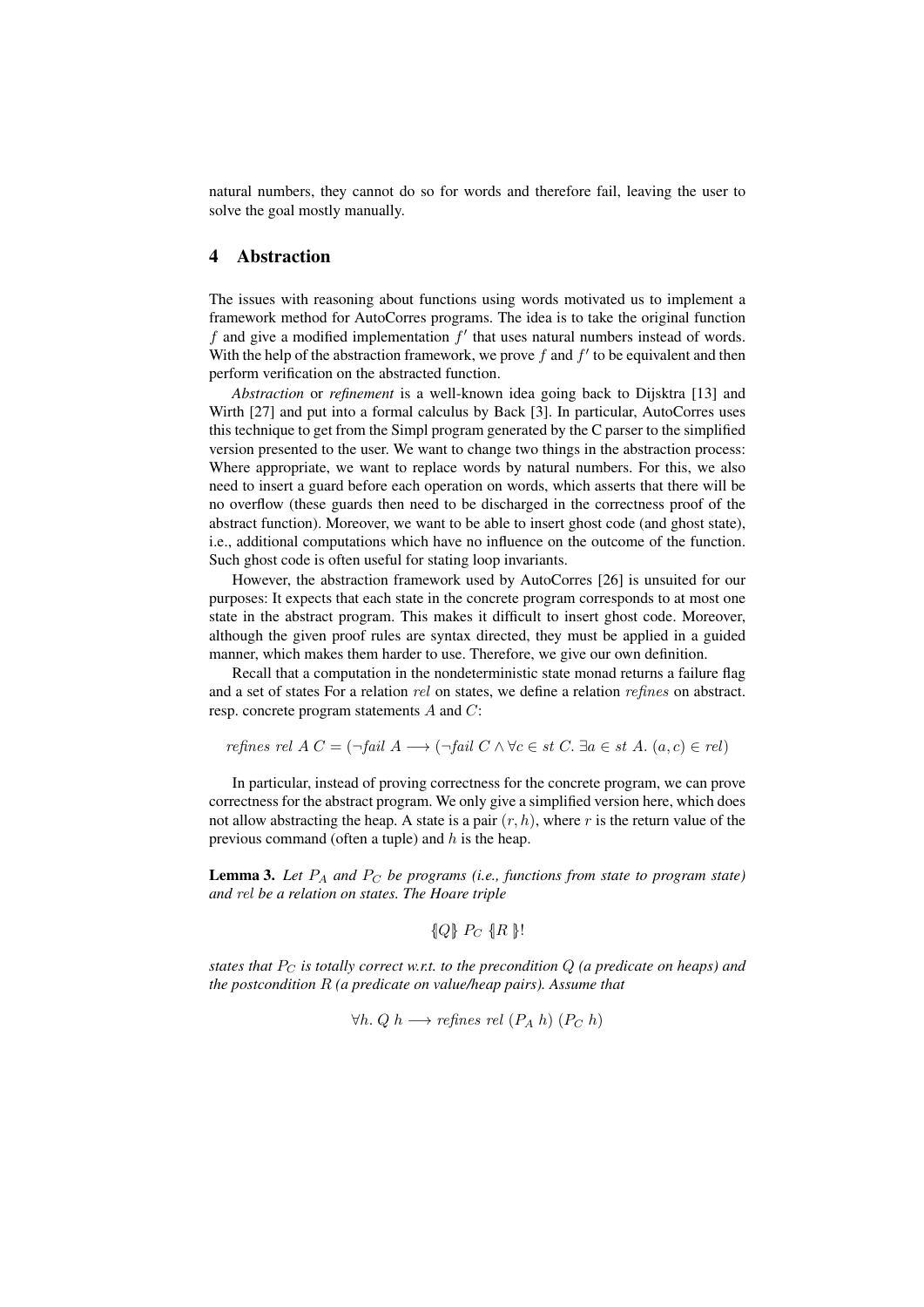*i.e., for all heaps satisfying a precondition* Q *the result of the abstract and concrete programs are related. In addition, assume that*

$$
\{Q\}P_A\{\lambda r_A\ s_A.\ \forall r_C\ s_C.\ ((r_A, s_A), (r_C, s_C))\in rel\longrightarrow R\ r_C\ s_C\}!
$$

*i.e., for a heap* h *satisfying*  $Q$ *, the result of*  $P_A$  h *is related to a concrete program state satisfying*  $R$ *. Then the concrete program*  $P_C$  *satisfies specification above.* 

To prove that two programs are related, we provide a syntax directed proof procedure which compares the two programs instruction by instruction. This requires the two programs to be very similar in structure. This is the case in our application. The central rule of the proof procedure is the rule for sequential composition.

**Lemma 4** (Refinement of Sequential Composition). Let  $P_{A,1}$  be a program and  $P_{A,2}$ *a function mapping a return value of*  $P_{A,1}$  *to a program (similarly for*  $P_{C,1}$ *,*  $P_{C,2}$ *).* 

 $[refines rel (P<sub>A.1</sub> h<sub>A</sub>) (P<sub>C.1</sub> h<sub>C</sub>)$ ;  $\forall ((r_A, h_A), (r_C, h_C)) \in rel.$  *refines*  $rel' (P_{A,2} r_A h_A) (P_{C,2} r_C h_C)$  $\Rightarrow$  refines rel' ((P<sub>A,1</sub>  $\gg$  P<sub>A,2</sub>) h<sub>A</sub>) ((P<sub>C,1</sub>  $\gg$  P<sub>C,2</sub>) h<sub>C</sub>)

*Here,*  $\gg$  *is the operator for sequential composition.*  $(P_1 \gg P_2)$  *h calls*  $P_1$  *with heap h*, and, for every pair  $(r_2, h_2)$  in the result of  $P_1$  *h*, calls  $P_2$   $r_2$   $h_2$ . The union of the *results is returned.*

Note that the relation rel w.r.t. which  $P_{A,1}$  and  $P_{C,1}$  are refined is not fixed a priori. Our verification condition generator will synthesize it during the proof, using the following basic blocks:

- A refinement relation for words:  $\{(n, w) | n = \text{unat } w\}$ . Here, *unat* is the conversion from words to natural numbers.
- The identity relation.
- A ghost relation, allowing the introduction of an additional stack variable in the abstracted program:  $\{(((g, r), h), (r', h')) \mid ((r, h), (r', h'))\}$

These are put together with the help of a pairing relation  $\{((r, h), (r', h')) \mid (r, r') \in$  $rrel \wedge (h, h') \in hrel$ .

*Putting abstraction to use* For the Kuratowski checker, our proof process is as follows: For each function  $f$  containing word arithmetic, we make a copy  $f'$  of this function, in which we replace words by natural numbers. For each arithmetic operation, we insert a guard stating that this operation would not overflow on words (see Fig. 8). Where necessary, we also add ghost code and annotate loops with invariants. One example of this is function *find-endpoint*, where we add an variable holding the computed ipath and use this in the invariant. Note that the ghost code can use arbitrary Isabelle expressions. Then we prove that  $f'$  is an abstraction of  $f$ , using the verification condition generator sketched in the previous section. The proof is mostly automatic; we only need to prove simple properties about words and natural numbers.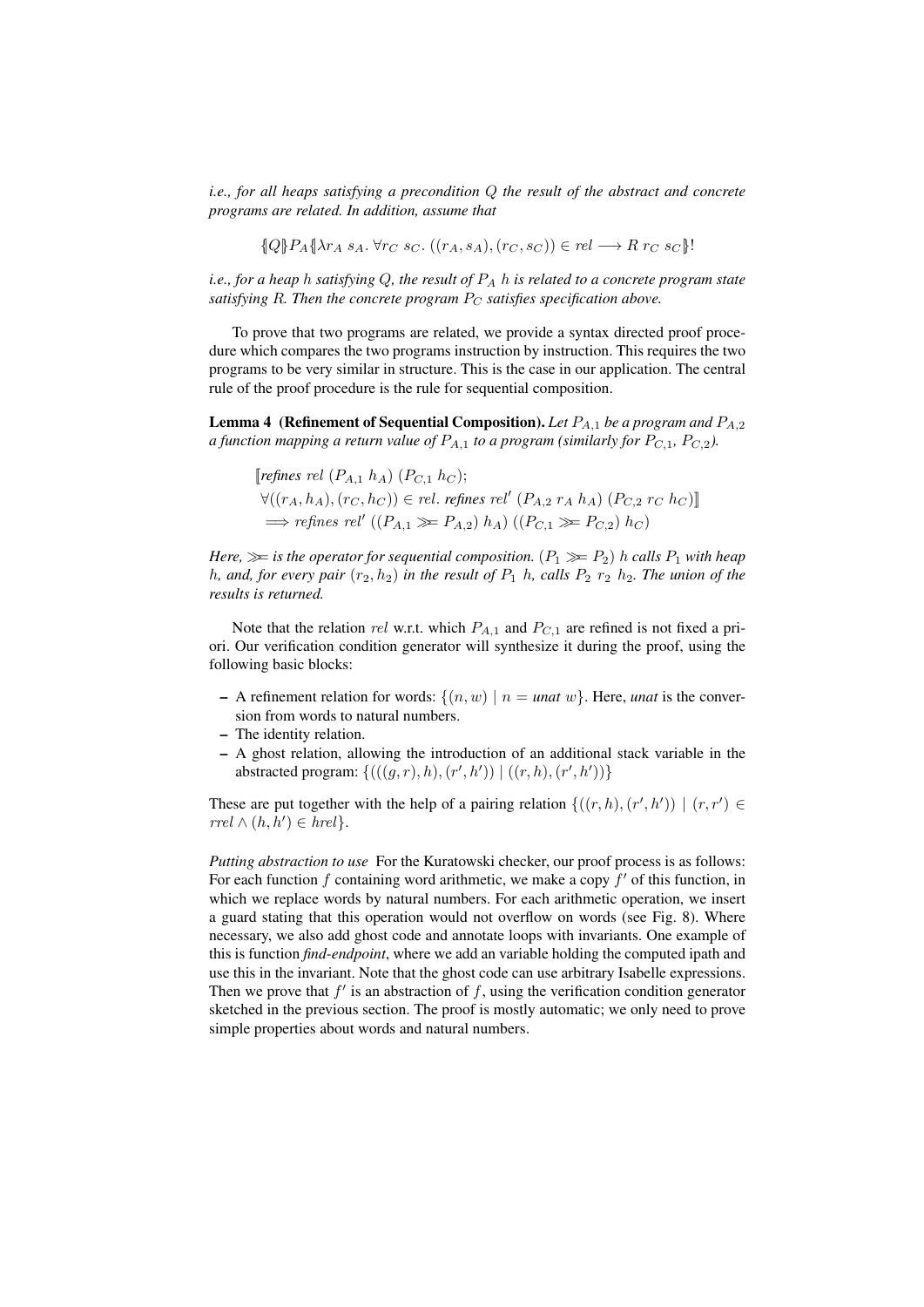return  $((i:32 \text{ word}) + 1)$ 

guard  $(\lambda_-(i : nat) < unat$  (max-word : 32 word)); return  $(i + 1)$ 

(a) concrete program

#### (b) abstract program

Fig. 8: Abstraction of word arithmetic. The guard ensures that the operations on words and natural numbers behave the same. For the refinement proof, we write *ADD<sub>-quard</sub>* instead of guard as a hint for our syntax directed VCG.

### 5 Evaluation

After abstraction, verification of the planarity checker follows closely the proof of the Simpl program. Overall, we conclude that the use of AutoCorres provides a viable alternative to the VCC approach for the verification of certifying computations. Moreover, we can profit from a previous verification of the algorithm. However, it is necessary to lift the C program to a similar level of abstraction as the pseudo code. This could not be achieved with the facilities provided by AutoCorres alone, but required us to implement our own refinement framework. The effort of developing this framework is required only once and can be reused for future verifications.

It is worth noting that there is parallel work adding automatic abstraction of words into AutoCorres. However, when verifying a program, one is likely to encounter other datatypes, that need a custom abstraction. In addition, our abstraction framework gives the option of adding ghost code, which is known to ease the formulation of invariants.

Both the Simpl and the C implementation of the Kuratowski checker consist of around 300 lines of code (the Simpl syntax is more verbose than C). The verification of the Simpl checker was done in 1300 lines. The verification of the C checker required 3200 lines and 1400 lines for the refinement framework. Of the 3200 lines, 900 deal with heap abstraction and access and the verification of basic graph operations not implemented in the Simpl code.

## 6 Related Work

Verifying code within interactive theorem provers is a an active field of research. The seL4 microkernel that is written in low-level C was verified within Isabelle/HOL using the C-to-Isabelle parser [16]. The underlying approach is refinement starting from an abstract specification via an intermediate implementation in Haskell to the final C code. Coq [5] was used both for programming the CompCert compiler and for proving its correctness [17]. CFML is a verification tool embedded in Coq that targets imperative Caml programs [10]. It was used to verify several imperative data structures.

Shortest path algorithms, especially imperative implementations thereof, are popular as case studies for demonstrating code verification [10, 8]. They target full functional correctness as opposed to instance correctness. Verifying instance correctness is orthogonal to verifying the implementation of a particular algorithm and it is a tempting choice that also attracted much attention. In 1997, a sorting algorithms checker has been developed and verified [9]. The DeCert project aims to design an architecture where either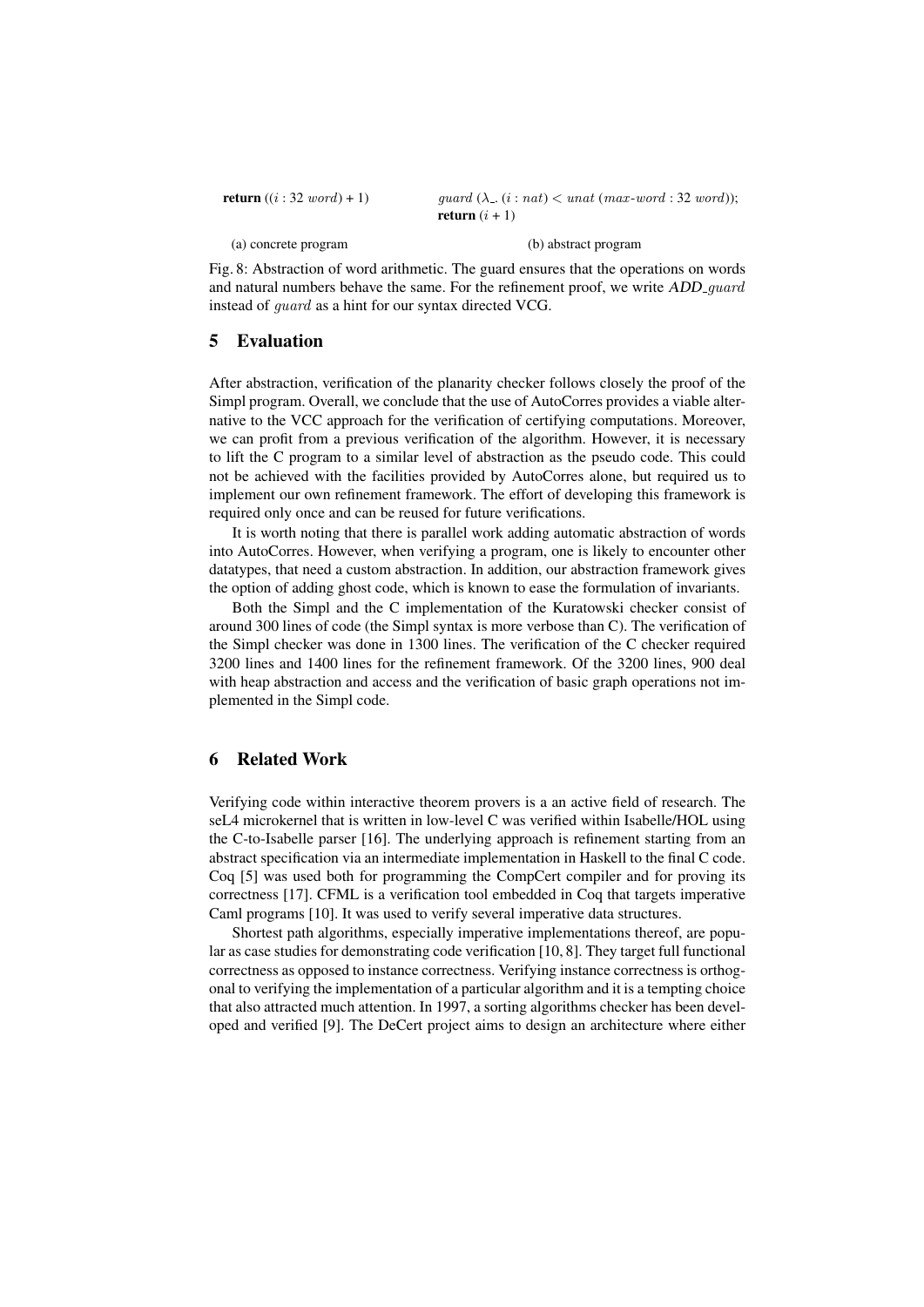decision procedures are proven correct within Coq or produce witnesses allowing external checkers to verify the validity of their results, [6] provides an example. In [2] a general framework to verify certifying computations is developed. We provide an alternative approach with higher trust guarantees and verify instance correctness for graph non-planarity. No algorithm and no checker for graph non-planarity was previously verified.

# 7 Conclusion

The LEDA project [20] has shown that the concept of certifying computations eases the construction of libraries of reliable implementations of complex combinatorial and geometric algorithms. Reliability is increased because the output of every computation can be checked for correctness by a checker program. Checker programs are relatively simple and hence easier to implement correctly than the corresponding solution algorithms. Certifying algorithms are available for a large number of algorithmic problems [18].

In [2] they present a framework for verifying certifying computations. It uses Isabelle/HOL as a backend to the automated code verifier VCC [2]. The usefulness of the framework is demonstrated on several examples in the field of graphs.

In this paper, we explored an alternative approach of doing the complete verification within Isabelle/HOL. We did so for three reasons: (1) In [2] the use of two tools required the formalization of certain concepts in two theories, a duplication of effort. (2) The approach of [2] requires to trust a VCC, a fairly complex program. We have no reason not to trust the program. However, as a matter of principle, the trusted code base should be kept as small and simple as possible. (3) The recent tool AutoCorres [15] promised to greatly simplify reasoning about C in Isabelle.

Our experience with AutoCorres is promising. The AutoCorres approach explored in this paper is a viable alternative to the approach in [2]. It is particularly promising, if the verification of the checker requires domain-reasoning (as it was the case for the non-planarity checker).

The implementation of each of the advanced algorithms in LEDA took several manmonths (recollection of the third author). In comparison, with either approach, it took less time to verify the checker. Note that the non-planarity checker is amongst the most complex checkers in LEDA. The verification time is likely to go down with increased experience and development of the tools. Observe that we extended AutoCorres with an abstraction framework. We find that our work demonstrates that the development of libraries of certifying programs with formally verified checkers is feasible at reasonable cost. We conjecture that the cost will at most double.

*Acknowledgement* We thank David Greenaway and Thomas Sewell for their advice on using AutoCorres.

### References

- 1. Ahuja, R., Magnanti, T., Orlin, J.: Network Flows. Prentice Hall (1993)
- 2. Alkassar, E., Böhme, S., Mehlhorn, K., Rizkallah, C.: A framework for the verification of certifying computations. JAR (2013). DOI 10.1007/s10817-013-9289-2